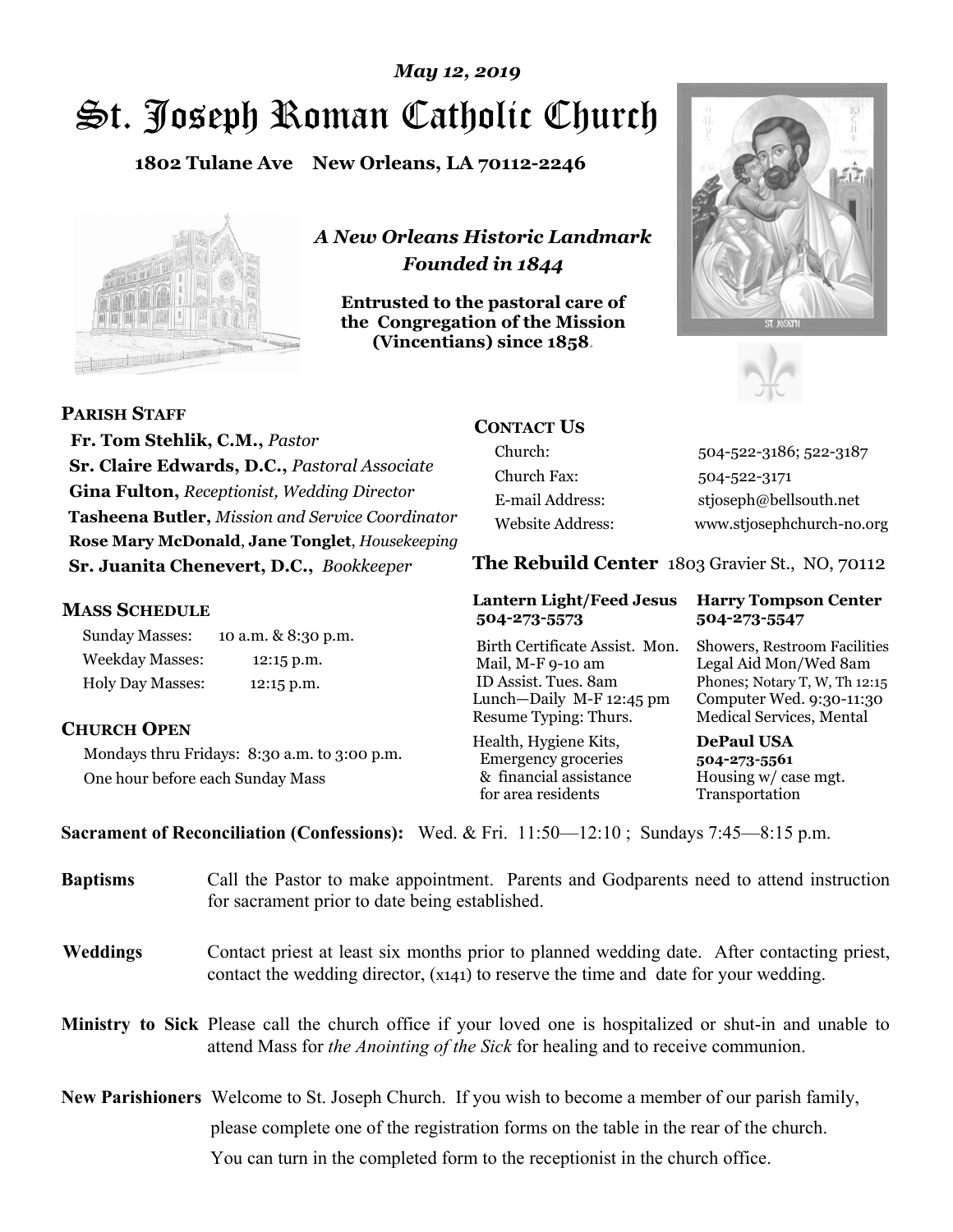## **Fourth Sunday of Easter May 12, 2019**



 **10:00 am St. Joseph Parishioners and Benefactors Marshall Vaughn +,** 

 **8:30 pm Joseph Morales Jr.+ Carmen Rodrigue +, Emily Sevin +; Claire Scheyd +** 

|                                                                     | <b>READINGS FOR THE WEEK</b>                                           |  |
|---------------------------------------------------------------------|------------------------------------------------------------------------|--|
| Monday, May 13, 2019—Our Lady of Fatima                             | May 12, One in Faith $\#1016$<br>Sunday,                               |  |
| 12:15 p.m. Joseph D' Alfonso;<br>Tuesday, May 14, 2019-St. Matthias | Monday: Acts 11:1-18; Ps 42:2-4; Jn 10:1-10                            |  |
| 12:15 p.m. Clarence Schlamp, $Jr.$ +                                | Tuesday: Acts 1:15-26; Ps 113:1-8; Jn 15:9-17                          |  |
| Wednesday, May 15, 2019-St. Isidore                                 | Wed.: Acts $12:24 - 13:5a$ ; Ps 67; Jn 12:44-50                        |  |
| $12:15$ p.m. Mabel Kirn +                                           | Thurs.: Acts 13:13-25: Ps 89:2-27; Jn 13:16-20                         |  |
| Thursday, May $16, 2019$ —                                          | Friday: Acts 13:26-33; Ps 2:6-11ab; Jn 14:1-6                          |  |
| 2:15 p.m. Bernard & Donna Triche                                    | Sat.: Acts 13:44-52; Ps 98:1-4; Jn 14:7-14                             |  |
| Friday, May 17, 2019-<br>$12:15p.m.$ G Tanner                       | Sunday: Acts 14:21-27; Ps 145:8-13;<br>Rv 21:1-5a; Jn 13:31-33a, 34-35 |  |

#### **YOUR PRAYERS ARE ASKED FOR THE FOLLOWING PARISHIONERS , WHO ARE IN NEED OF HEALING:**

 Anthony Blaise, Clarke Bordelon, Lawrence & Mamie Brown, Cheryl Butler, Angelle Campbell; John Caron, John & Kathleen Gebbia, Sylvia Daily-Powell, Joseph Delay, Bernardine Dupre, Terry Eggleston, Linda Elwood, Heather Faircloth, Frances Fiegler, Darrell & Ramona Ford, Mark Eiserloh, Shirley Gaither, Roselyn Hansen, Sarah Hollier-Watkins, Marvin Johnston, Jim Karam, Bill Kroetz, Ken Kussman, Nowell Lacking, Landy Lanza, James Leung, Andrew Marino, Sara Marino, Priscilla Martin, Karen McCoy, Hazel McMiller, Donna Moore, Susan Orkus; Tina Roderfeld, Irelia Robinson; Bernie Saul; Pippy Sanders, Anita Schexnayder; Louise Sonnier, Malcolm Taylor, Mel & Gaspar Schiro; Theard Simms, Fr. Tom Stehlik, CM, Jane Tonglet, Fritz & George Tripkovich, Georgiana Prevost, Marion Vaughn, Anderson Vocke, Juanita Ware, Cathleen Ward, Warren Webster, Helen Wilson, Mary Willis, Lynn Williams, Charlie & JoAnn Slocum.

#### **SANCTUARY CANDLE AND MASS INTENTIONS**

 The Sanctuary Candle is burning this week to pray for the eternal rest of **Mothers Living &Deceased** To reserve a date to burn the Candle in memory of someone or for a special intention, please call the church office (522-3186). The Sanctuary Candle offering is \$15 for one week. The offering for Mass intentions is \$5.00 per Mass.

## **Vocation Promotion: Mary, Mother and Model of Vocations**

Cardinal Mermillod

"A mother is she who can take the place of all others but whose place no one else can take." —

"Moms are like glue. Even when you can't see them, they're still holding the family together." —S. Gale

"There is no role in life that is more essential than that of motherhood." —Elder M. Russell Ballard

"Mothers hold their children's hands for a short while, but their hearts forever." —Unknown

"There is no way to be a perfect mother, and a million ways to be a good one." —Jill Churchill

"A mother is clothed with strength and dignity, laughs without fear of the future. When she speaks her words are wise and she gives instructions with kindness." —Proverbs

"A mom forgives us all our faults, not to mention one or two we don't even have." —Robert Brault

"God needed to be everywhere, and therefore he made mothers." —Rudyard Kipling

"There is only one beautiful child in the world, and every mother has it." —Chinese Proverb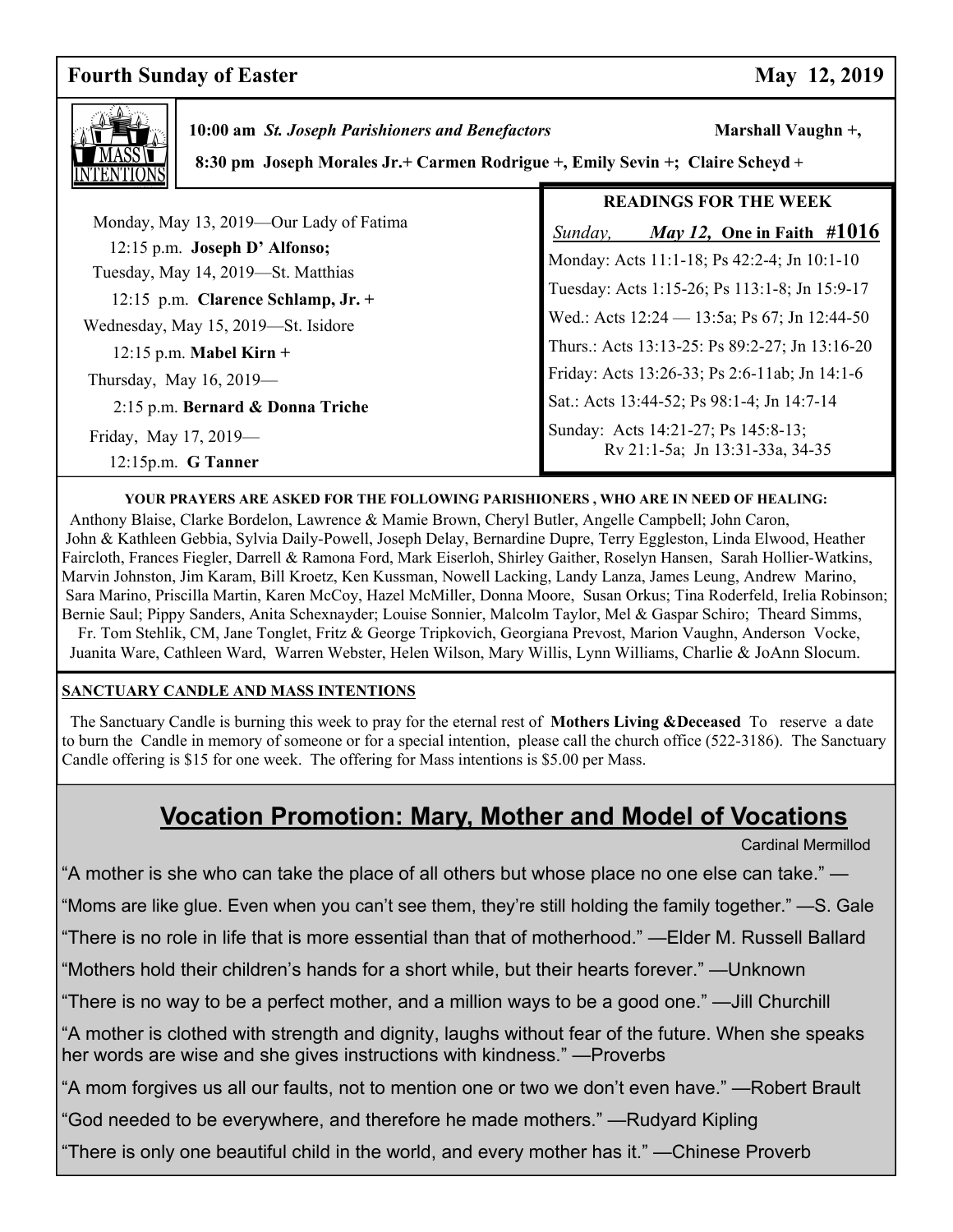*"I have made you a light to the Gentiles, that you may be an instrument of salvation to the ends of the earth."* 

## *PARISH CALENDAR*

12 May **Mother's Day** / World Day of Prayer for Vocations 19 May *Children's Liturgy of the Word– (10 am & 8:30 pm)* 

Ξ

#### **TREASURE & STEWARDSHIP**

 **Sunday, May 5….….….....\$ 4,050.00 Capital Campaign……….. 1,326.00**   *Thank you for your generosity!* 

**Deacon Ordinations for the Archdiocese of New Orleans** On Saturday, May 18, 2019, at 10:00 AM at St. Louis Cathedral, Sylvester Ugbada Adoga, Luis Carlos Duarte González, Kesiena Dennis Obienu, Luis Carlos Valencia Osorio and John Daniel Yike will be ordained to the Transitional Diaconate for the Archdiocese of New Orleans. Transitional Deacons are in formation to be ordained to the priesthood, usually in the next year or so. Pray for vocations! **Holiness is Next Door Retreat** Fr. Simeon Gallagher, OFM, Cap presents a retreat based on the Pope Francis document Gaudete et Exsultate. This retreat is to help us see that God is to be found in all things. The retreat will be held May 17–19 2019. Contact Susan Haligan at 504-267-9604 to reserve a spot or for more information.



## **Pope Francis'** *May* **Intention**

 **Doctors and their Collaborators in War Zones** For doctors and humanitarian collaborators in war zones, who risk their lives to save the lives of others.

**Pray for:** The recently baptized of the Church:



 *Jackson Wain Congrats to Emily & Travis*

## **TODAY'S READINGS**

**First Reading** — The word of the Lord continued to spread through the whole region (Acts 13:14, 43-52).

**Psalm** — We are his people, the sheep of his flock (Psalm 100).

**Second Reading** — I had a vision of a great multitude (Revelation 7:9, 14b-17).

**Gospel** — My sheep hear my voice; I know them and give them eternal life (John 10:27-30).

## **SHEPHERDS LIKE JESUS**

 Each year this Fourth Sunday of Easter celebrates Jesus the Good Shepherd. Today's Gospel seems especially timely, for as Christians worldwide suffer persecution like Paul and Barnabas, Jesus promises his sheep enduring, invincible safety: "They shall never perish. No one can take them out of my hand." But we who are free to live our faith peacefully sometimes take our membership in Jesus' flock for granted, wandering astray to seek our own pleasure and prosperity. The simple cross that Pope Francis always wears seems to show us how Jesus responds to that. Francis's cross features an image of Jesus, who has sought and found a lost sheep, then joyfully set it on his shoulders to carry it gently home. May Good Shepherd Sunday inspire us, so often lost and found ourselves, to assist Jesus in seeking, finding, and gently carrying home our fellow precious lambs.

#### **CHARTER FOR THE PROTECTION OF CHILDREN AND YOUNG PEOPLE**

In response to the Charter for the Protection of Children and Young People from the United States Conference of Catholic Bishops, the Archdiocese of New Orleans continues to make the Hot Line available for anyone who has been hurt or sexually abused by anyone who works for the Church. The Hot Line continues to be available; the number is (504) 522-5019. In continuing our commitment to support and to heal, we invite and encourage individuals who have been hurt or sexually abused recently or in the past by clergy, religious or other employees of the Archdiocese to call our Hot Line and your message will be received confidentially by a mental health professional. Anyone can make a direct call during regular business hours to the Victims' Assistance Coordinator at (504) 861-6253.